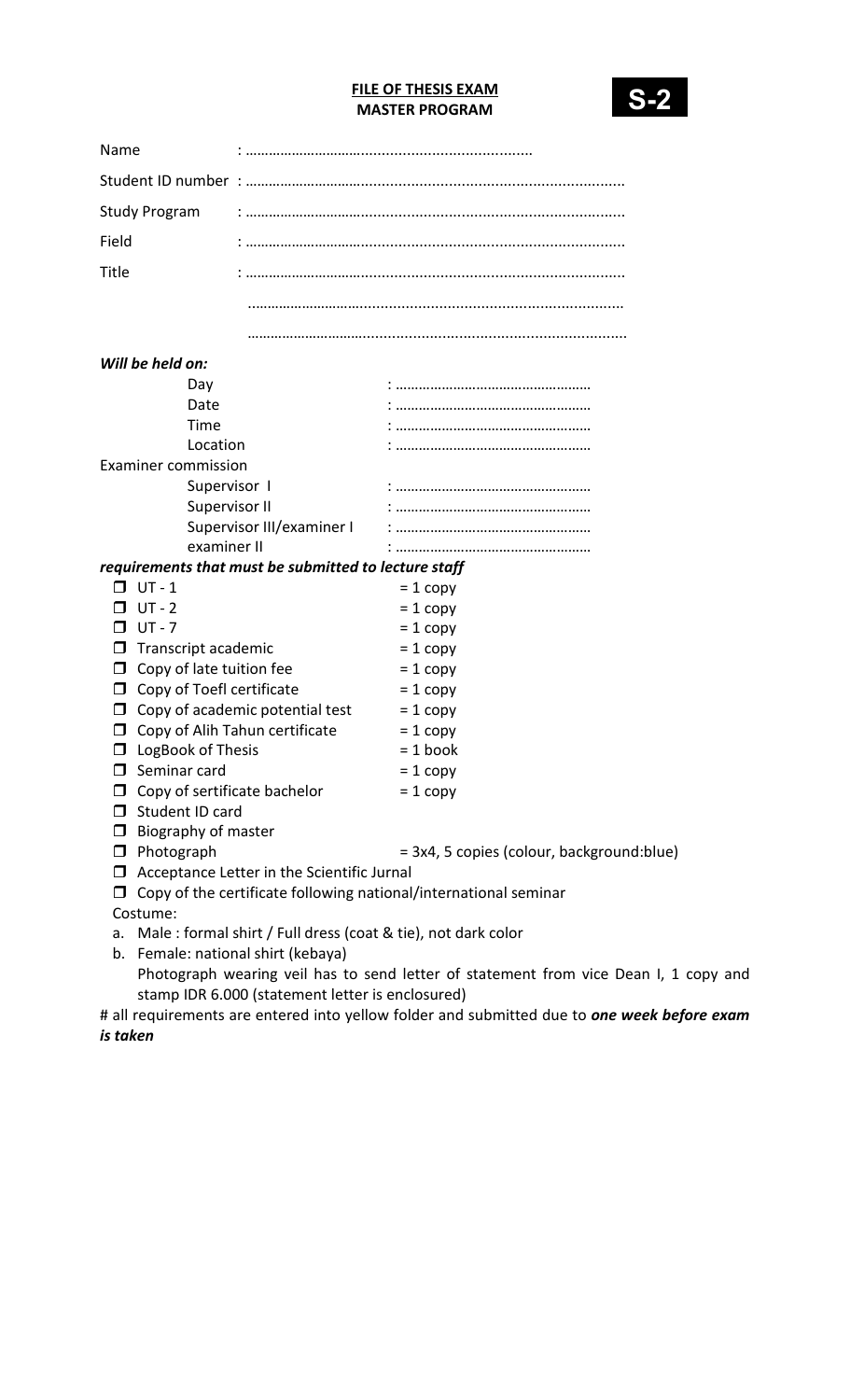|    |  | Subject: application of thesis exam |                                                     |
|----|--|-------------------------------------|-----------------------------------------------------|
| To |  | : head of master program _________  |                                                     |
|    |  | Faculty of MIPA                     |                                                     |
|    |  | University of Brawijaya             |                                                     |
|    |  | Malang                              |                                                     |
|    |  |                                     |                                                     |
|    |  |                                     | We would like to inform that the student as follow: |
|    |  | N a m e                             |                                                     |
|    |  | Student ID No.                      |                                                     |
|    |  | Study Program                       |                                                     |
|    |  | Title of thesis                     |                                                     |
|    |  |                                     |                                                     |
|    |  |                                     |                                                     |
|    |  |                                     |                                                     |
|    |  |                                     | To take thesis exam that will be held on            |
|    |  | Dav.                                |                                                     |

| Day      | ٠ |
|----------|---|
| Date     |   |
| Time     |   |
| Location |   |
|          |   |

Thank you for your attention

Malang, ……………………. Head of supervisor commission

……………………………….. NIP.